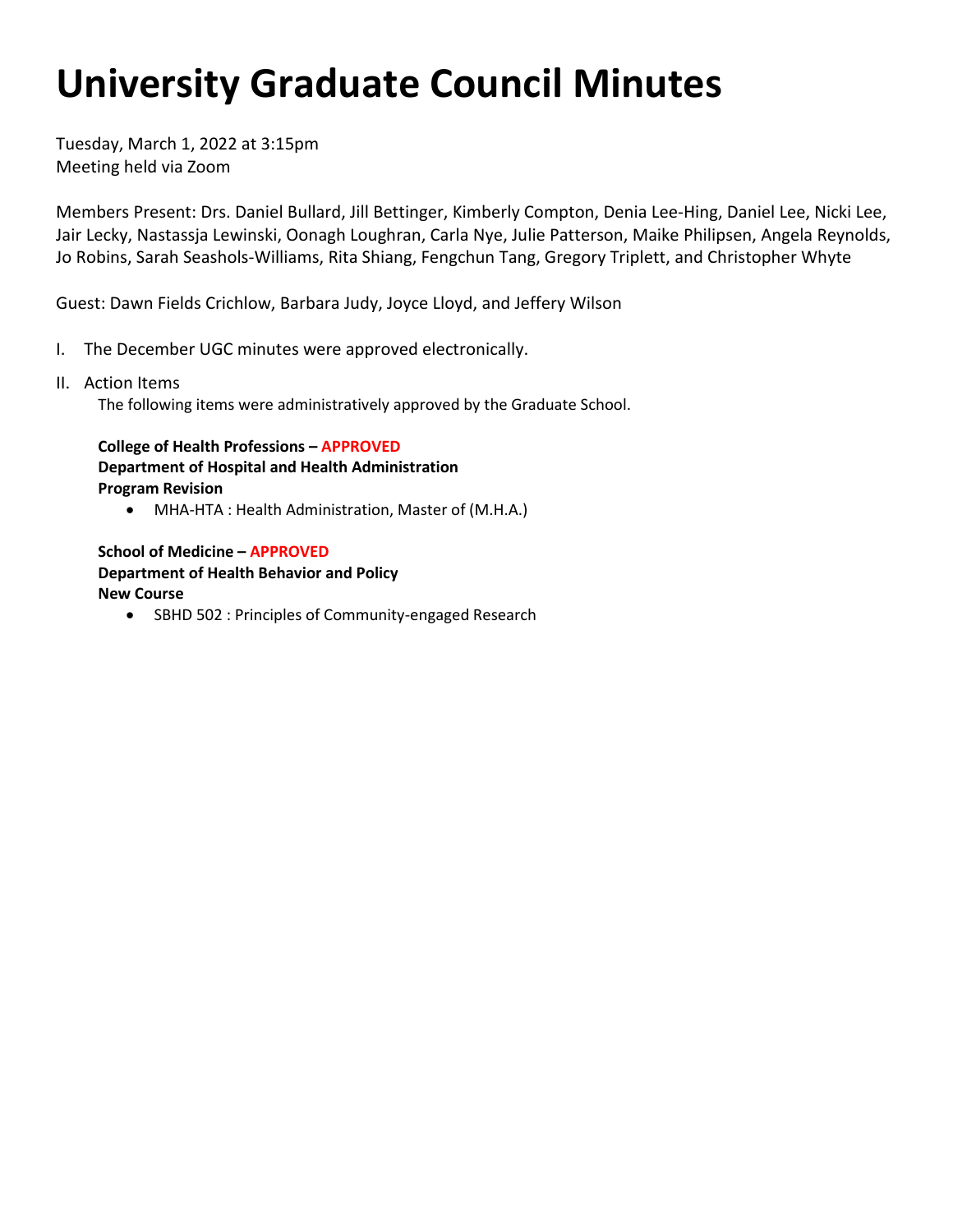- III. Committee Reports
	- A. Committee on Admissions and Academic Standards No report.
	- B. Committee on Internal Review No report.
	- C. Committee on Policies and Procedures No report.
	- D. Committee on Program and Courses **College of Health Professions – APPROVED Department of Hospital and Health Administration Program Revision** 
		- MHA-HTA : Health Administration, Master of (M.H.A.)

**School of Medicine – APPROVED Department of Health Behavior and Policy New Course** 

- SBHD 502 : Principles of Community-engaged Research
- **III. Minor Items for Approval by the Chair and Dean None.**